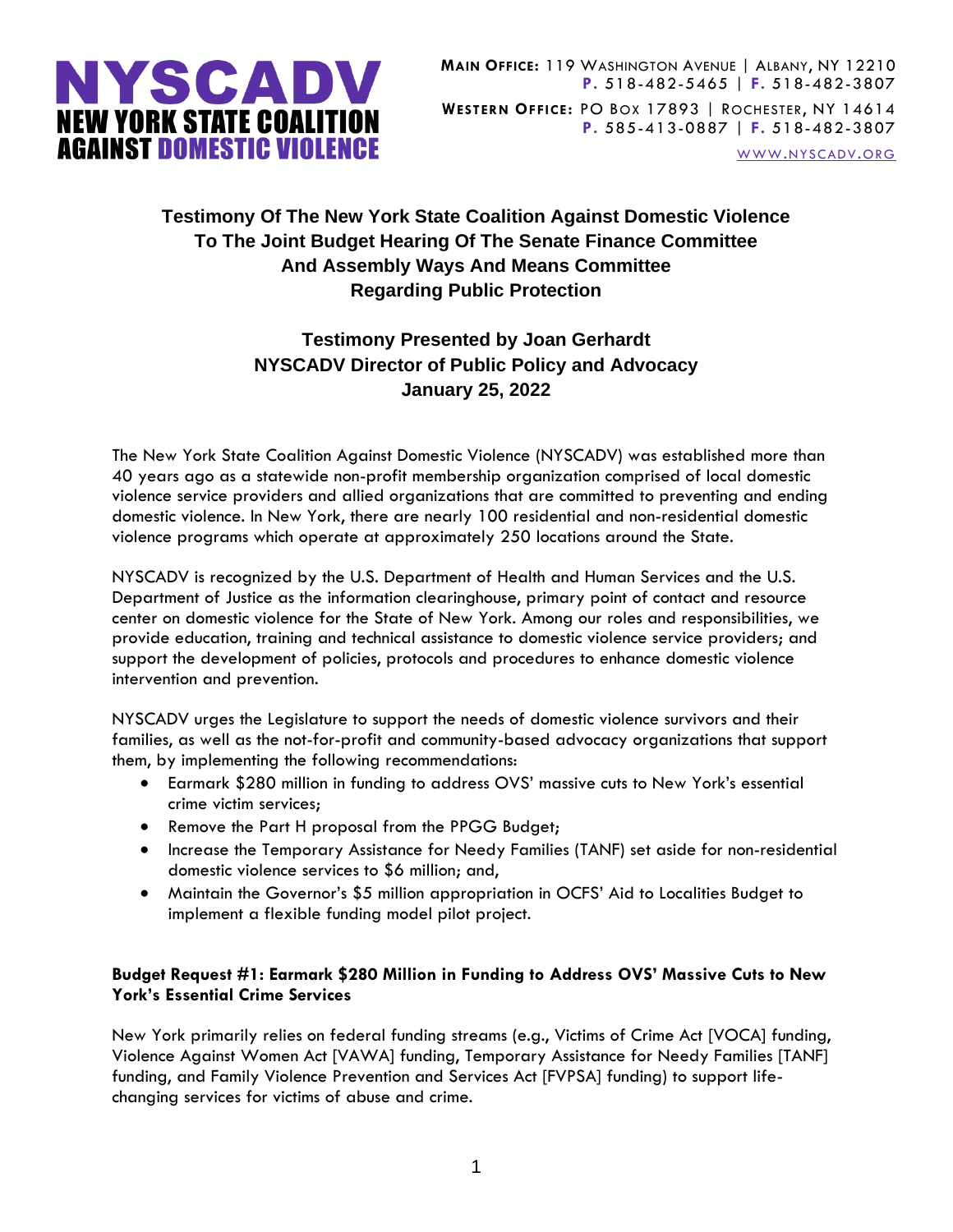VOCA is the largest of these funding sources. Hundreds of thousands of New Yorkers rely on VOCA funds to access lifesaving services including shelter, housing, legal assistance, counseling and more. Without VOCA funds, many victim service programs would cease to exist, leaving victims of domestic violence, sexual violence, child abuse and child sexual abuse with nowhere to turn.

New York's federal VOCA grant has declined annually since 2018. In fact, the latest Federal Fiscal Year VOCA State Assistance Grant award (FY 2021) to New York is \$140 million less than it was in FY 2018. As a result, the state Office of Victim Services (OVS), New York's administrator of VOCA funding, has informed victim service providers that it intends to implement significant cuts to all crime victim service providers in its next round of awards for the period of October 1, 2022-September 31, 2025. Further, OVS cancelled existing contracts for civil legal services for crime victims – contracts that OVS reported total \$16.7 million.

These announcements have already impacted the provision of support services for victims. Legal service providers have stopped taking on new clients out of fear that they will not be able to represent them through the culmination of their court proceedings. Further, victim assistance providers have stopped hiring for open positions and have begun the process of assessing whether lay-offs of existing staff may be needed.

Once implemented, these cuts to programs that already struggle to serve every survivor who walks through their doors would mean thousands of New Yorkers would be unable to access critical life-saving services, programs may be forced to close, and advocates could lose their jobs.

Without immediate intervention, cuts are inevitable to:

- Domestic violence services, rape crisis centers, and child advocacy centers;
- Hospitals and emergency medical facilities performing medical examinations on victims of sexual assault, muggings, gun violence, vehicular accidents and other crimes;
- Prosecutor-based victim services such as victim-witness programs, victim notification, court accompaniment and assisting victims with victim impact statements for court;
- Correction-based services such as victim notification, restitution advocacy, victim-offender mediation programs and victim impact panels;
- Legal assistance and legal services for crime survivors;
- Housing and homelessness responses for crime survivors;
- Local mental health services and child and adult protective services;
- Programs dedicated to traditionally underserved, marginalized and oppressed victim populations, including older adults, youth, victims of hate crimes, persons with disabilities, indigenous peoples and LGBTQ+ individuals;
- Human trafficking services; and,
- Other critically needed victim of crime services.

OVS' cuts coincide with a continued increase in need for victim services during the COVID-19 public health emergency, particularly for disproportionately impacted Black, Indigenous and People of Color, and individuals of other marginalized communities. According to the annual DV Counts nationwide survey<sup>1</sup> conducted by the National Network to End Domestic Violence, on just one day in New York in 2020 (the last year for which data is available), more than 8,300 victims of domestic violence received services – 2,500 more victims than the year prior. **In fact, New** 

<sup>&</sup>lt;sup>1</sup> National Network to End Domestic Violence (2021). 15th Annual Domestic Violence Counts Report. Washington, DC.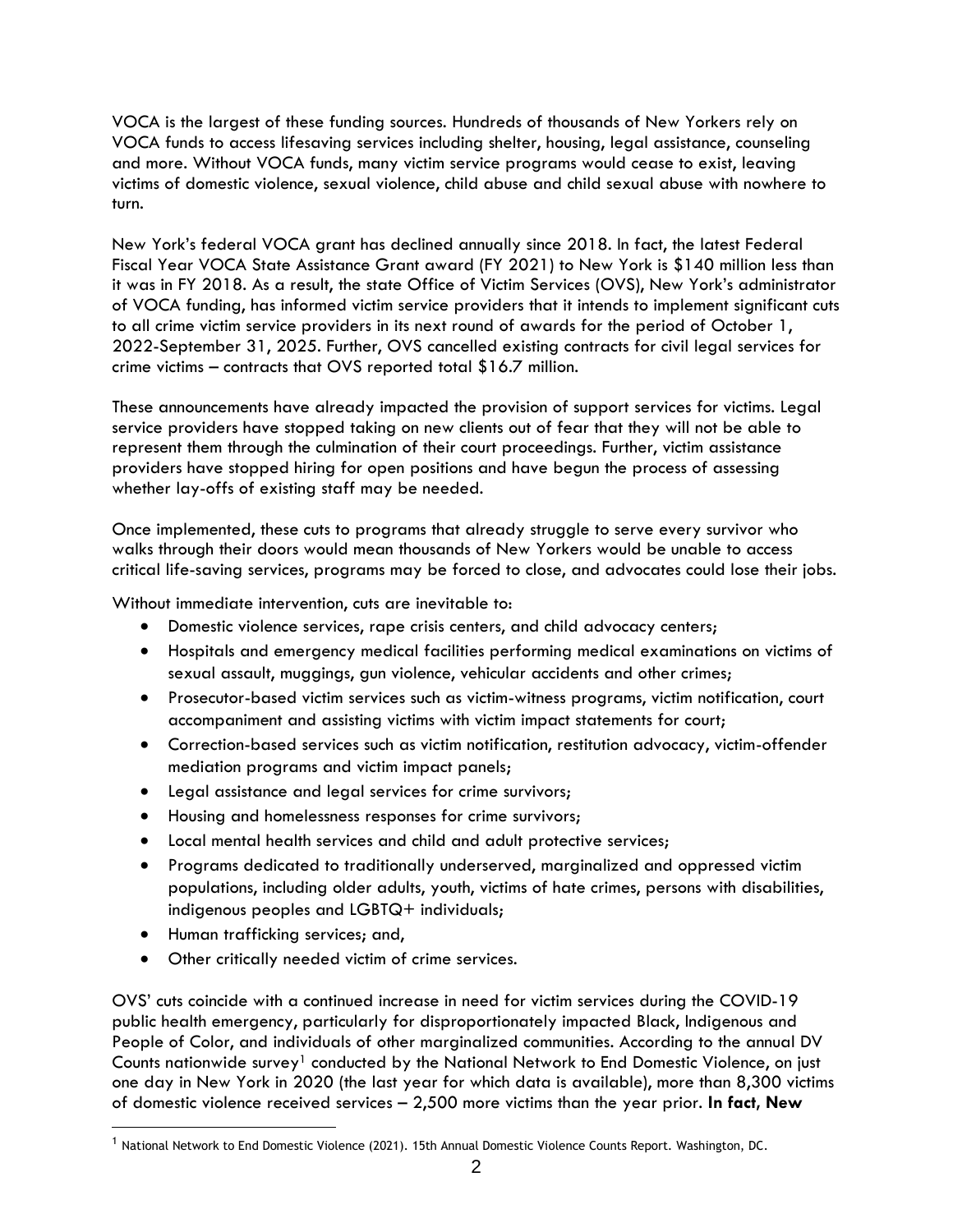**York State had the highest demand for domestic violence services in the country.** What's worse, on that same day in 2020, nearly 2,000 domestic violence survivors did not get the services they requested because of critical funding and staffing shortages.

This is not the time to be cutting services and supports for New York's victims and their families.

*We urge the Legislature to earmark \$280 million of the surplus funds in the State budget, or the State's American Rescue Plan Act funding, to eliminate the shortfall in New York's VOCA grants, thereby preventing catastrophic cuts to victim service providers throughout New York State.*

#### **Budget Request #2: Remove Part H Proposal from PPGG Budget**

In the FY'22-'23 Executive Budget, Governor Hochul proposed a mandate requiring all domestic violence advocates to obtain 40 hours of training to become certified to provide domestic violence services. The proposal also includes creation of a Gender-Based Violence Training Institute at the New York State Office for the Prevention of Domestic Violence (OPDV) which would be responsible for "providing guidance, training and technical assistance to domestic and gender-based violence programs to implement training programs in accordance with minimum standards."

#### **NYSCADV has significant concerns about this proposal and we urge the Legislature to remove it from the PPGG Budget.**

NYSCADV did not have an opportunity to collaborate on the development of this proposal before it appeared in the Governor's PPGG budget. There was no advance notice that the state was considering creating this mandate, nor was there any opportunity to provide insight, experience and expertise into the framing and development of the proposal. New York State officials had several occasions where collaborative, transparent discussions could have occurred. NYSCADV meets approximately two to three times a month with staff from OPDV and the Office for Children and Family Services (OCFS). NYSCADV also has monthly meetings with staff of OPDV, OCFS, OVS, and the Division of Criminal Justice Services (DCJS). OPDV holds monthly meetings with NYSCADV and domestic and sexual violence service providers. However, state officials did not engage in a discussion with NYSCADV, as the federally-designated statewide resource center on domestic violence, to obtain feedback prior to development of this proposal.

Below are a few specific examples of concerns we have identified in the very short timeframe we have had to assess the proposal:

The Part H proposal would amend Civil Practice Law and Rules (CPLR) by modifying the definition for a "domestic violence program." However, similar changes are not made to the definition of a "domestic violence program" in Social Services Law (SSL) Section 459-a. Having different statutory definitions for the same term would cause confusion and potential conflicts among state agencies, funders, and service providers.

Domestic violence advocates have asked New York State to simplify the multiple definitions for domestic violence programs in SSL Section 459-a, most notably by not basing such definitions on whether programs provide residential services. Unfortunately, this proposal does not simplify definitions. NYSCADV and domestic violence advocates would welcome the opportunity to collaborate with New York State to modify these definitions, but we recommend it be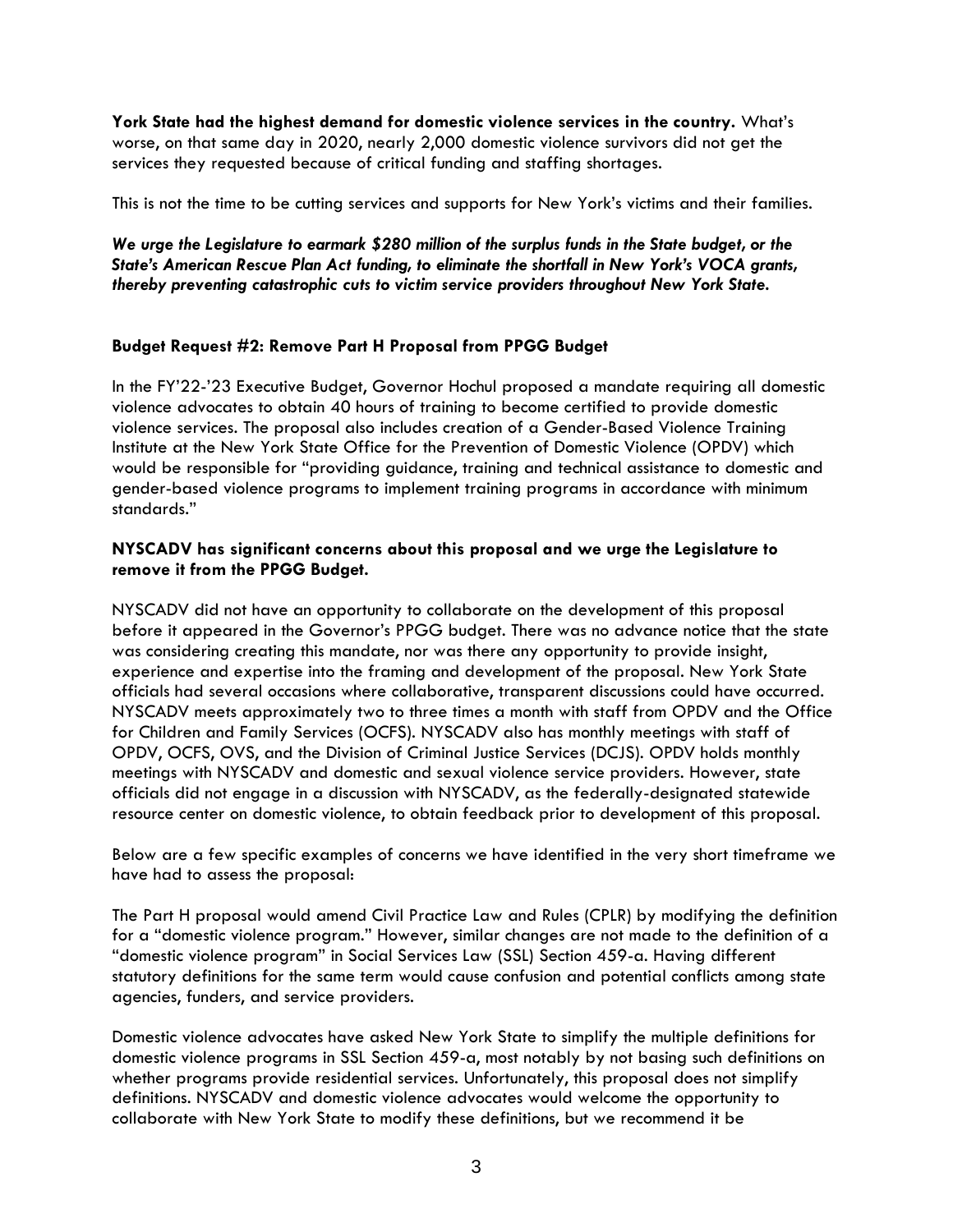accomplished by amending the definitions in SSL Section 459-a, the Domestic Violence Prevention Act, rather than the CPLR.

OCFS is responsible for licensing and monitoring New York's domestic violence programs. As such, OCFS is responsible for establishing regulations for such providers – regulations that include training requirements that were most recently updated in April 2020 (see NYCRR Parts 452.11 and 462.5). The Governor's proposal does not alter OCFS' responsibilities in these respects, yet inexplicably gives OPDV responsibility for the training and certification of individuals working at OCFS-licensed domestic violence programs.

This would exacerbate the bureaucratic nightmare that is New York's over-regulation of not-forprofit organizations in general, and domestic violence service providers in particular. NYSCADV is not aware of other service providers who are required to interact with as many state agencies and funders as domestic violence programs. OCFS, OTDA, OVS, DCJS and OPDV share responsibility for implementing New York's current funding and regulatory framework for domestic violence providers. Rather than attempting to simplify this overly-complicated approach, the Governor's proposal would add another agency into the mix by giving the New York State Department of Health (NYSDOH) responsibility to "review all rules and regulations related to training of domestic violence advocates," a responsibility NYSDOH has never had. This is moving us and our state in the wrong direction.

NYSCADV shares the State's concern that a significant number of experienced, trained staff have resigned from domestic violence service provision during the COVID-19 pandemic. Not-for-profit organizations across multiple sectors all over the country are experiencing these challenges. According to a recently released report of the National Council of Nonprofits<sup>2</sup>, of the more than 1,000 nonprofits from all 50 states which responded, 34% shared job vacancy rates of 10%- 19%; 26% reported job vacancy rates of 20%-29%; and another 16% reported vacancies greater than 30%.

Domestic violence program leadership report significant challenges in recruiting and retaining new employees as they deal with the myriad of day-to-day operational crises that arise. But the answer to this situation does not reside in creating new training mandates or a new certification process for advocates at the state level.

Instead, NYSCADV encourages the state to recognize our longstanding role as the primary training and technical assistance provider for New York's domestic violence service providers. NYSCADV, like all state domestic violence coalitions across the country, coordinates statewide improvements within local communities, social service systems and programming regarding the prevention and intervention of domestic violence. Every coalition provides comprehensive training and technical assistance on a multitude of social, legal and economic issues that affect victims' safety and well-being. Coalitions play an important role in helping programs develop and continue culturally competent practices consistent with federal guidance, including the promotion of trauma-informed services that help facilitate the social and emotional well-being of victims and their children. In a 2020 nationwide survey, $369\%$  of states that responded reported relying on their coalitions – rather than state agencies – to provide training to and/or certify domestic violence advocates.

<sup>&</sup>lt;sup>2</sup> National Council of Nonprofits, "The Scope and Impact of Nonprofit Workforce Shortages," [https://www.councilofnonprofits.org/sites/default/files/documents/nonprofit-workforce-shortages-report.pdf,](https://www.councilofnonprofits.org/sites/default/files/documents/nonprofit-workforce-shortages-report.pdf) December 13, 2021.

<sup>&</sup>lt;sup>3</sup> National Network to End Domestic Violence Survey to Statewide Domestic Violence Coalitions (May 2020).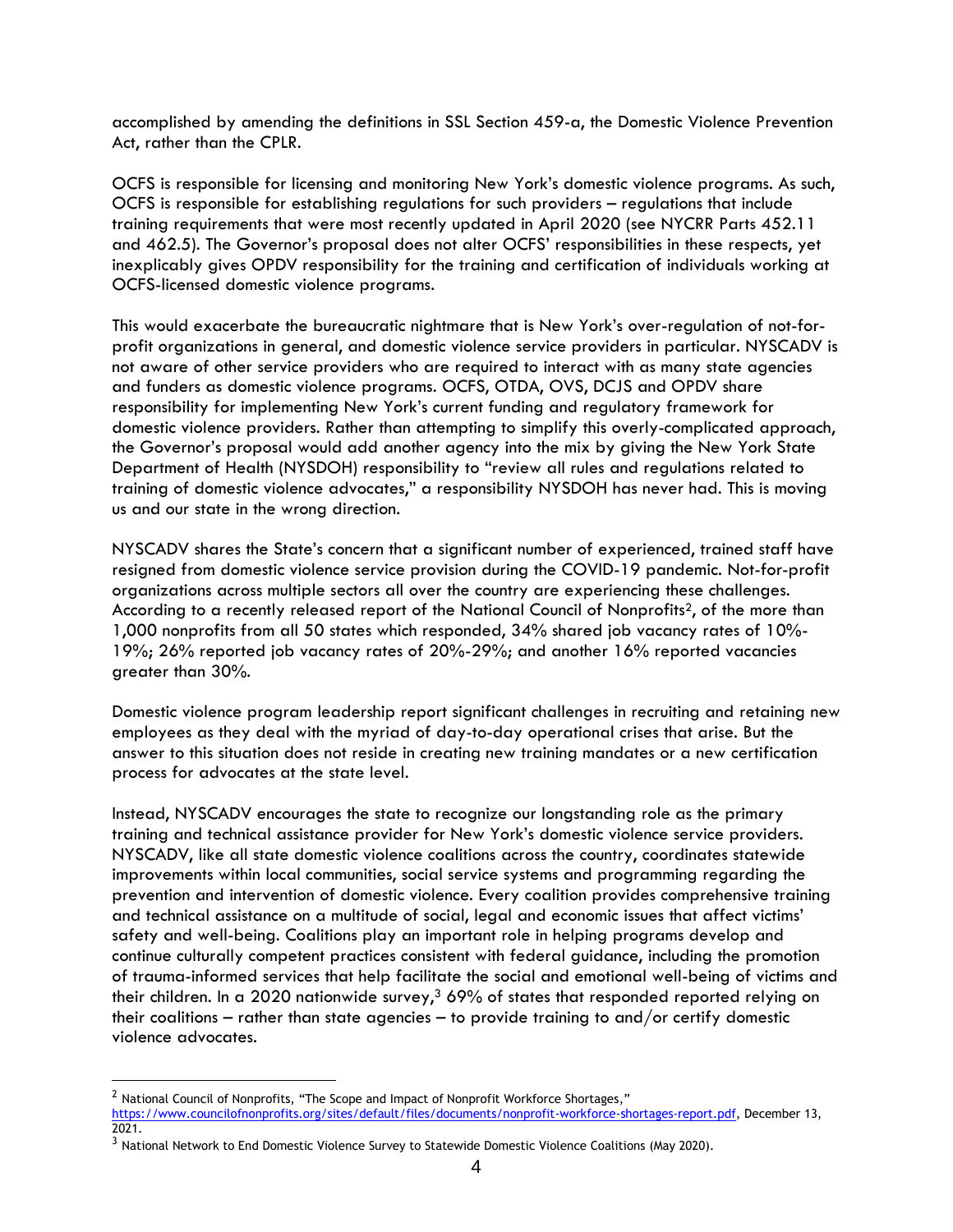Over the past several years, NYSCADV's training capacity and offerings have increased dramatically. In 2020 and 2021, NYSCADV held 93 trainings, webinars, listening sessions and learning exchanges which were attended by more than 6,300 participants. Topic areas were based on requests from domestic violence advocacy programs, and curricula were regularly updated with new information and best practices. For example, we recently offered a revamped trauma-informed training for advocates that recognizes the centrality of culture and commitments to social justice and human rights.

In 2022, NYSCADV will provide an expanded training schedule and will continue making these events available to domestic violence advocates throughout New York State. In addition, NYSCADV will be converting our DV 101 foundational training for new advocates into a series of e-learning modules housed on our Coalition Manager training platform which will also include hybrid learning opportunities and in-person meetings when it is safe to do so. NYSCADV also will be offering a new training series for program leadership and senior managers, centered on capacity building in such areas as non-profit operations, regulatory compliance, staff recruitment and retention, and fund-raising.

NYSCADV and domestic violence advocates value the work of OPDV. Rather than duplicating work that is already being performed, OPDV could greatly assist New York's domestic violence community by focusing on the following:

- Supporting additional funding for critical domestic violence services, particularly in light of the OVS cuts referenced above;
- Working with OCFS to implement a state-funded pilot project to evaluate a new flexible funding model for New York's domestic violence services that reduces the barriers and challenges for domestic violence service providers assisting survivors;
- Providing training to law enforcement, judges, court personnel, healthcare workers and other systems professionals who interact with domestic violence survivors to ensure services are provided in a trauma-informed, survivor-centered manner, as required in EXEC Section 575.3; and,
- Updating, in collaboration with NYSCADV and domestic violence advocates, a model domestic violence policy for counties, a domestic violence policy for all state agencies and a model domestic violence employee awareness and assistance policy, as required in EXEC Sections 575.7, 575.8 and 575.9, respectively. Some of this work has not been updated for many years.

In the relatively short time that domestic violence advocates have had to review the Governor's proposal, many have raised concerns that establishing mandated requirements for specific training topics in statute will make it difficult for the training to be responsive to current and future needs, to incorporate advocate-identified best practices and innovation, and to be tailored to individual communities. Further, advocates have many questions about how trainings would be offered around the state. Depending on these logistics, state agency provision of mandated training could have the unintended consequence that newly-hired advocates cannot begin work because the mandated, state-provided training is not offered in their community when needed. Concerns were raised that experienced leaders working diligently in the field for many years would not be grandfathered into the training and certification program, requiring them to attend an introductory 40-hour training. And, several suggested it would be inappropriate to exempt individuals who have completed a rape crisis 40-hour training from one focused on issues pertaining to domestic violence.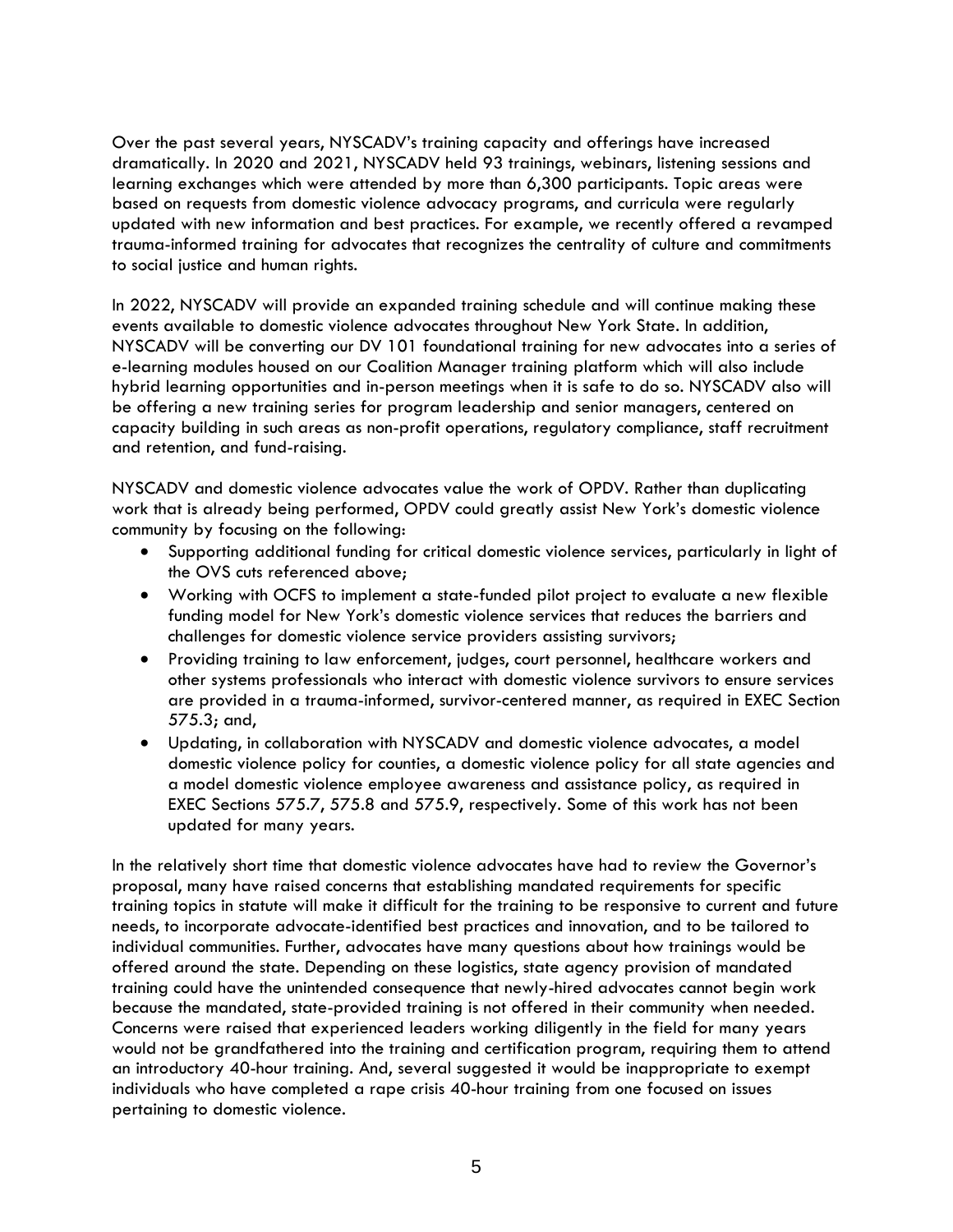New York's domestic violence service providers are overwhelmed. They are dealing with staffing shortages, higher demand for services, the ongoing impact of the pandemic, complex client needs, and significant funding cuts. Now is not the time for New York to be placing additional government mandates or requirements on providers. Instead, if funding is available, it should be used to directly support domestic violence survivors and their families, rather than expanding government agencies and oversight.

NYSCADV will continue to obtain feedback from domestic violence providers about the Governor's proposal and will provide additional information to the Legislature as appropriate.

### **Budget Request #3: Increase TANF Set Aside for Non-Residential Domestic Violence Services to \$6 Million**

New York's non-residential DV services, such as hotlines, information and referral services, counseling, legal advocacy and financial empowerment assistance, are funded in part with a dedicated stream of TANF funding. Last year, the Legislature saw fit to slightly increase the level of dedicated TANF funding for non-residential DV services by \$200,000, to \$3.2 million. While we appreciated this incremental increase, it was not sufficient to cover the very high demand for non-residential domestic violence services across the state.

Unfortunately, the Governor's FY'22-'23 decreases this set aside back to \$3 million, the same level as when it was first proposed more than 20 years ago in the FY'00-'01 budget. NYSCADV urges the State to increase to \$6 million the federal TANF set-aside for nonresidential DV services. In addition, the Governor's Aid to Localities budget cuts \$29 million from OCFS' appropriation and nearly \$1 million from DCJS' appropriation that were collectively earmarked in last year's budget for not-for-profit and community service organizations, including domestic violence and legal services providers.

According to the Center on Budget and Policy Priorities, "The annual federal TANF block grant has been frozen since its creation and lost about 40% of its value between 1997 and 2020 due to inflation." <sup>4</sup> As a result, New York has not been able to keep pace with inflation, increased costs, and the increased demand for services. This has led to overall funding for New York's domestic violence service providers being flat for years, leading to significant service gaps and inconsistent service delivery across the State. Currently, most providers are focused on the challenges of keeping their doors open, rather than investing in new, innovative programming that could better support DV survivors.

Insufficient and piecemeal funding also restricts domestic violence programs' ability to offer competitive wages and benefits to staff. Today, a significant number of program staff is paid little more than minimum wage, despite the high level of skills needed to provide comprehensive advocacy for adults and children who have experienced significant and severe trauma and abuse. This makes it extremely challenging for advocates to recruit and retain highly-qualified employees, which has a direct impact on the delivery of services to survivors.

In 2020, NYS spent \$44 million – only 1% of the total TANF grant and matching funds – on programs related to health, mental health, substance abuse, disability services, housing

<sup>4</sup> Center on Budget and Policy Priorities*, '*State Fact Sheets: How States Spend Funds Under the TANF Block Grant', [https://www.cbpp.org/sites/default/files/atoms/files/tanf\\_spending\\_ny.pdf,](https://www.cbpp.org/sites/default/files/atoms/files/tanf_spending_ny.pdf) (accessed January 21, 2022).